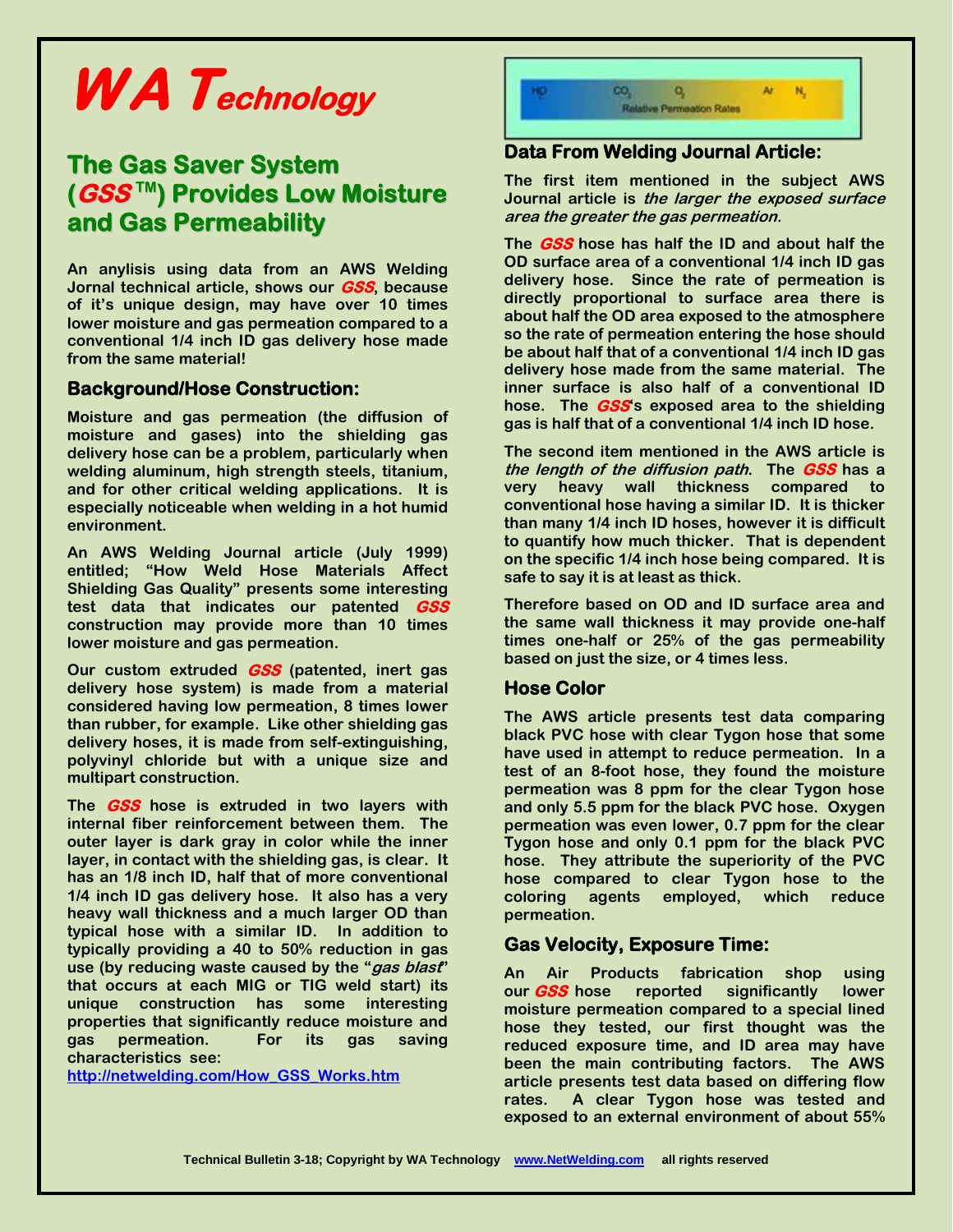**humidity. Gas flow rate was varied and the following moisture pickup data obtained:**

| <b>Gas Flow Rate</b>         | <b>Moisture Permeation</b> |
|------------------------------|----------------------------|
| <b>CFH</b> (cubic feet/hour) | ppm (parts per million)    |
| 20                           |                            |
| 15                           |                            |
| 10                           | 18                         |
|                              | 34                         |
|                              |                            |

**The gas flow exposure time will be 4 times faster in our 1/8 inch ID GSS hose compared to a 1/4 inch ID hose since the area is 25% less. Using the above data and comparing 20 CFH with the 5 CFH moisture permeation provides a ratio of 34 to 9 ppm or 3.8 times less as would be expected, since exposure time is one fourth.** 

# **Conclusion; GSS Hose Permeation**

**Gas permeation of a GSS hose based on the physical differences versus a 1/4 inch ID gas hose made from the same material could be 16 times less!**

- **1. Four times less due to surface area exposed to moisture and external gases, and**
- **2. Four times less retained volume when not welding and exposure time of the shielding gas in the hose while welding.**

**Therefore 1/4 X 1/4 = 1/16. At least a 10:1 improvement should be possible.**

# **Other Factors Effecting Moisture Content in Shielding Gas**

**There are other factors than permeation in the gas delivery hose affecting gas contamination:**

- **1. In addition to the quality of the gas source itself, the pipeline delivery system can have a significant influence on moisture and gas intrusion. Threaded joints in a gas pipeline can leak with welded joints being preferred. These can be checked with a leak detect solution. Ultrasonic leak Detectors have come down in cost, under \$500, but have some limitations. We have found they pick-up small air leaks so air pipelines should be shut off. They also pick-up "arc noise" and motor brush electrical noise so testing needs to be done when these are not being used.**
- **2. Hose fittings can also leak and must be checked. Of interest, the Compressed Gas Association, inert gas fittings used for our GSS hose have the same hose barb length as that used for normal 1/4 inch ID hose. Therefore, the hose barb to ID is double for**

**the GSS hose providing a better gas seal. We also employ a constant tension hose clamp to assure a consistent quality gas seal. As with all fittings these can be checked for leaks with a leak detect solution.**

- **3. Gas cylinder regulator valve seats can cause leaks. We have found several newly filled cylinders with regulator seat leaks. All fittings should be checked for leaks with a leak detect solution.**
- **4. Internal connections in a welding machine and at the TIG torch/MIG gun hose connections should be checked. These should be checked periodically for leaks and replaced as needed. We found a leak from inside a welding machine using an Ultrasonic Leak Detector that would have been impossible to isolate without talking the sheet metal off, which had to be done when it was indicated it was coming from inside the machine.**
- **5. For most MIG guns, there is a backflow of gas into the wire inlet to the gun. This should be minimal but; when gas leaks out of an opening, moisture and atmospheric gases will diffuse back though the same opening based on partial pressure differences.**
- **6. We recommend, checking shielding gas flow rate at a MIG gun nozzle or TIG gas cup using a quality portable flowmeter [\(like](http://netwelding.com/prod02.htm#Flow Gauge)  [our WAT PFM.](http://netwelding.com/prod02.htm#Flow Gauge)) Check with gas flow set at the welding rate. Then with the same flow setting, check the gas flow going into the welder by removing the gas delivery hose connection from the wire feeder or welder. Then insert that hose fitting into the same portable gas flow meter. A difference in flow readings defines leaks in the system.**
- **7. An additional benefit of the GSS hose is the purge time required is only 25% of a standard 1/4 inch ID hose. If welding is intermittent, the gas contained in the gas delivery hose when welding was stopped should be purged using manual activation of the gas solenoid or preflow. If using preflow, the contents of a GSS hose will purge in 25% of the time of a 1/4 inch ID hose. In a semiautomatic MIG operation, this is less frustrating for an operator who is more likely not to alter the setting!**

**One customer with 62 TIG systems making critical aircraft aluminum duct welds using GSS's said they were able to cut their preflow time from 4 seconds to 1 second.**

**Technical Bulletin 3-18; Copyright by WA Technology [www.NetWelding.com](http://www.netwelding.com/) all rights reserved**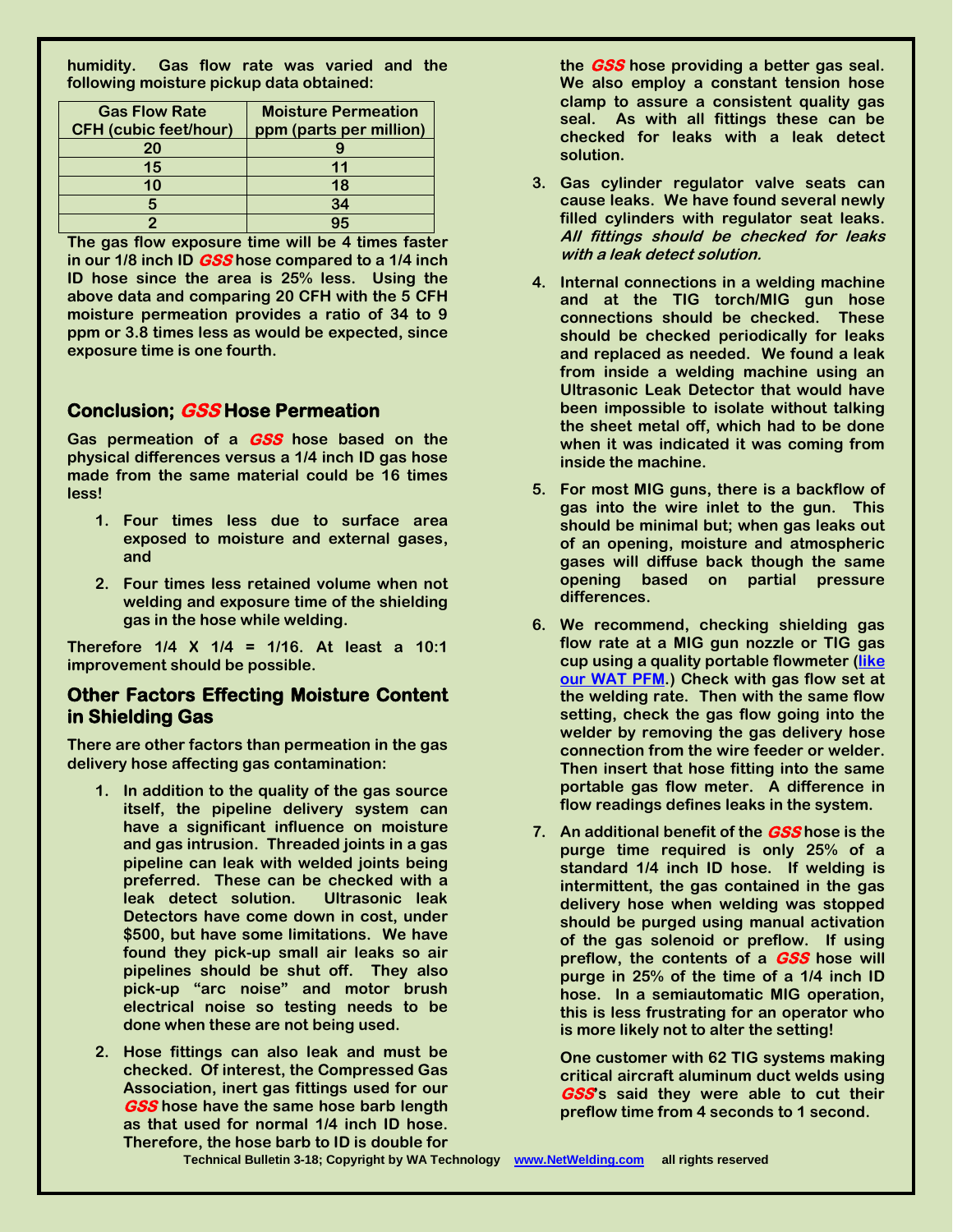# **Fabricator Testimonial**

**The Air Products fabrication shop, that initially found lower moisture results when using our GSS, manufactures cryogenic gas tanks and gas liquefaction related products. After several days of testing, they stated; "The GSS hose demonstrated properties that show a high degree of resistance to moisture aspiration."**

**This fabrication plant has purchased over 230 GSS's for their TIG and MIG welders. Most important, they report for the past several humid summers, after installing GSS s the incidence of moisture related welding problems have essentially been eliminated! Weld moisture related defects, mostly porosity in critical aluminum welds, had previously been a problem in the summer months.**

**In fact theyreplaced their TIG gas hose from welder to TIG torch with GSS hose because of the results they have achieved! They have some long gas delivery hoses and very long gas hose from TIG welders to TIG torch, some 100 feet long.** 

**With their two plants they have purchased over 30,000 feet of GSS hose!**

#### **PLANT NEAR OCEAN**

**The Air Producst plant in the South is located on the coast and can experience high humidity. They relayed the following experience:**

**They operate only on one shift and their ~70 foot TIG torch lines are coiled when they are idle. In the morning they found they had to purge the torches and lines for 4 to 5 minutes. The Welding Enginerer stated that moisture could be seen exiting the torches during the initial purge time!**

**With the GSS hose replacing the standard TIG gas hose that purge takes less than a minute!**

#### **ANOTHER FABRICATOR REPORT**

**Chart Industry making natural gas liquefaction equipment has over 500 GSS's for MIG and TIG welders. They found TIG torch hoses were leaking gas. Below picture is from a video they sent showing what they found testing a IG torhc:**

Gauge in torch hose line = 4 psi

The pressure gauge shows 4 psi while bubbling aggressively. At 60 psi, the pipeline pressure and with flow blocked at the TIG torch end, water was coming out of the bucket!



**The picture was captured from the video and shows gas leaks with hose pressure equal to when it is flowing gas while welding, 4 psi. Most gas was escaping near the torch end where it flexes significantly but it was also leaking along the length. At full pipeline pressure, 60 psi with the hose blocked, water was coming out of the bucket!**

**When flowing gas, the hose pressure is only 4 psi as pressure drops in the flow control when welding. That is a feature called "automatic flow compensation," "compensated flow," or "choked flow." This feature is built into quality MIG and TIG gas flow systems and has been since the processes were introduced in the 1950's! The flow is determined by the pressure upstream of the flow control needle valve or orifice flow control as long as it is above 25 psi. Flow remains at the preset level regardless of typical downstream flow restrictions that occur when welding. This is a key feature maintained by the GSS since it does not alter the system pressure.**

**The fabricator replaced all their TIG torch hose with GSS hose.**

#### **ENGINEER SOLVES POROSITY PROBLEM**

**A Miller field welding engineer tried a number of possible cures without success to remedy a porosity problem in a TIG welding aluminum automotive application. He installed a GSS from cylinder gas control to welder. Then replaced the 50 foot gas hose from welder to TIG torch with a GSS hose and eliminated the porosity.**

#### **GAS LEAKING OUT MEANS GAS LEAKS IN!**

**Remember, as Dalton in 1800 defined, gas molecules are so small (compared to a hole in the gas hose) that water vapor flowing back into the hose won't collide or even know Argon is moving out! It follows the laws of "Partial Pressure."**



**For further information, Email: [Jerry\\_Uttrachi@NetWelding.com](mailto:Jerry_Uttrachi@NetWelding.com)**

**Technical Bulletin 3-18; Copyright by WA Technology [www.NetWelding.com](http://www.netwelding.com/) all rights reserved**